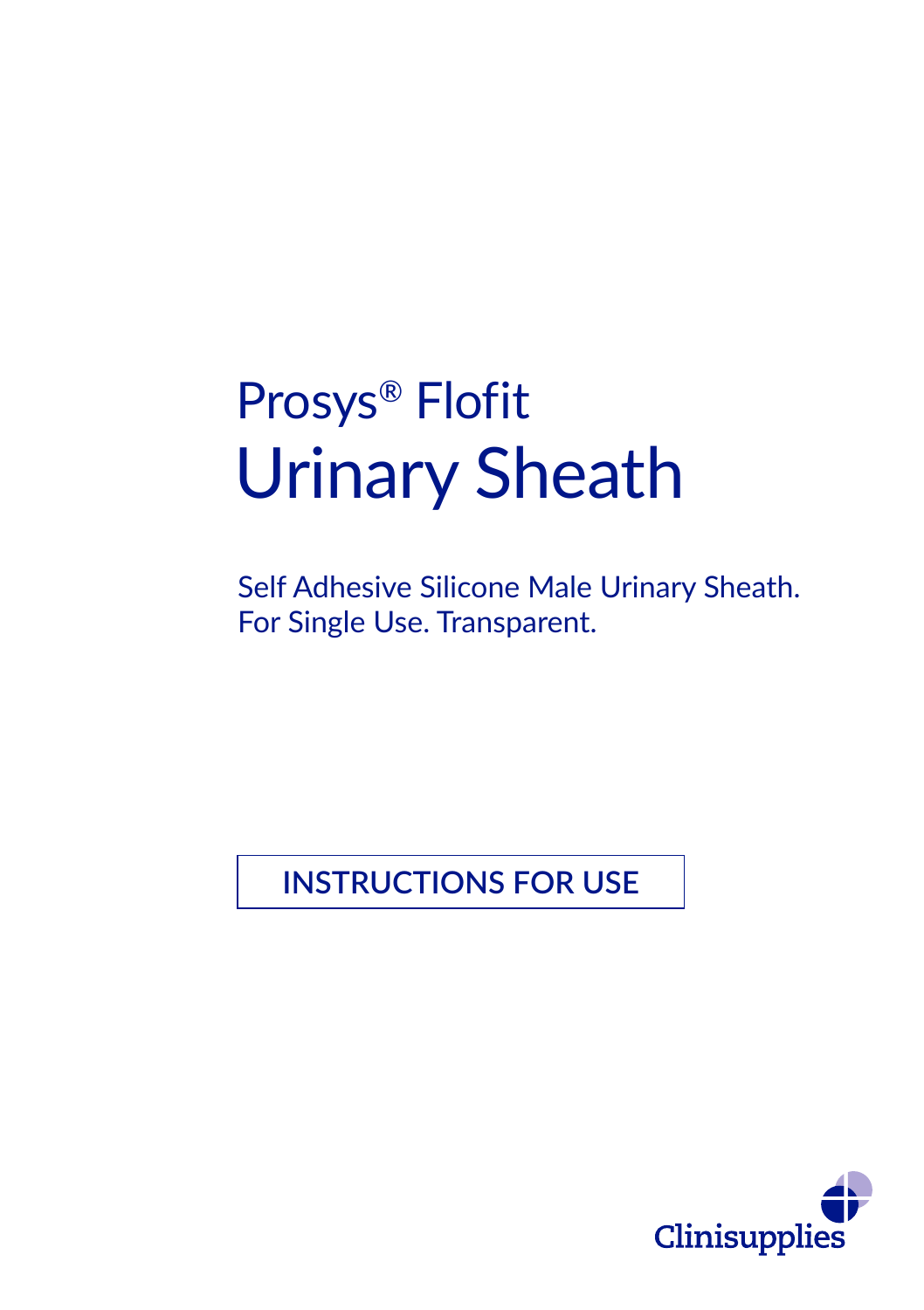# **INSTRUCTIONS FOR USE**

## **How to fit**

- **1** Please ensure you are using the correct size of sheath by utilising the measuring guide enclosed.
- **2** Please ensure you have washed your hands before you use the **Prosys® Flofit Sheath**. Gloves should be worn if the sheath is being fitted by a healthcare professional.
- **3** If necessary, trim any pubic hair or use the hair protectors supplied. Do not shave as this can cause skin irritation. Wash penis and groin area using a mild soap without any moisturiser and ensure the penis and the area around it is completely dry before proceeding. Kitchen roll can be used to dry the skin effectively.
- **4** Open the sheath pouch tear along the perforation to access the product.
- **5** Remove the sheath from the pack by the spout and clear plastic cone.
- Take the sheath off the plastic cone by holding the sheath just below the spout **(point A on Diagram 6)** and pull down gently on the plastic cone.
- **7** Position the sheath over the penis. If you are using a standard style sheath leave a small space between the end of the penis and the base of the spout – this is the area that allows urine to flow; the adhesive area starts further down the sheath. Unroll the sheath along the shaft of the penis, keeping it even and straight ensuring the end of the sheath is fully unrolled.
- **8** Place your hand around the shaft of the penis and the sheath. Hold the adhesive area for 60 seconds – this will allow the adhesive to warm up and will ensure a secure fit.
- **9** Fit urine drainage leg bag to leg first before connecting to the sheath to avoid any twisting as this may prevent drainage. Ensure the inlet tube is the correct length and not kinked. Only then connect your drainage bag to the spout of the sheath making sure the tap on the bag is in the closed position.

#### **Removal**

- **10** The sheath can be used for up to a 24hr period to ensure adequate hygiene can be maintained and to allow the skin to breath. Advice should be sought from your healthcare professional if you wish to extend the usage.
- **11** Removal of the sheath may be easier in the bath or shower. Use warm soapy water and wash-cloth and gently roll off the sheath. Alternatively, use an adhesive remover spray to assist removal of the sheath.
- **12** Dispose of your sheath and wash your hands.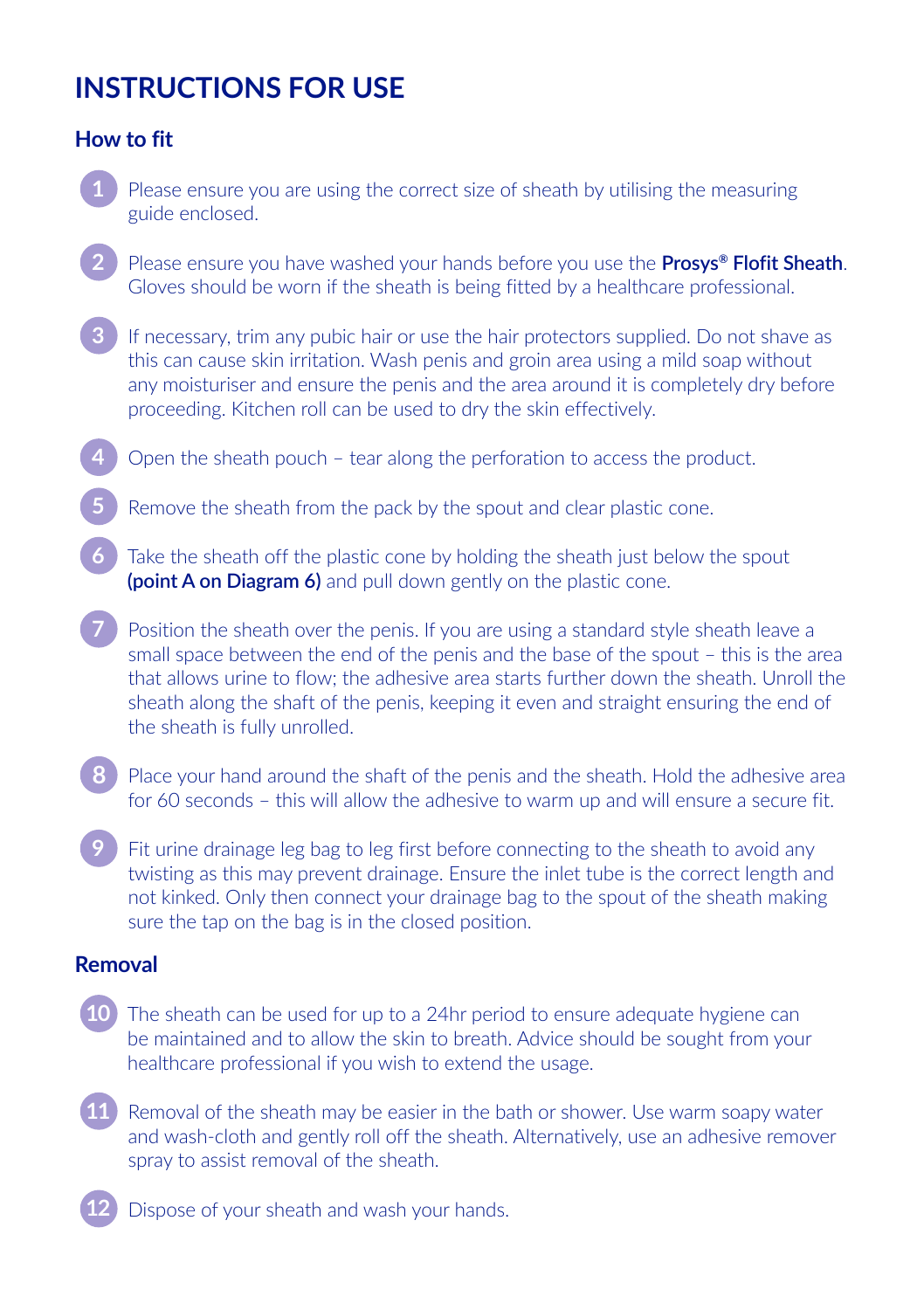

## **General advice**

PLEASE NOTE: if your skin becomes irritated whilst using this product, do not use until you have spoken to your healthcare professional. Always check your skin between applications to ensure there is no irritation. Ensure you always dry your skin properly before applying a new sheath.